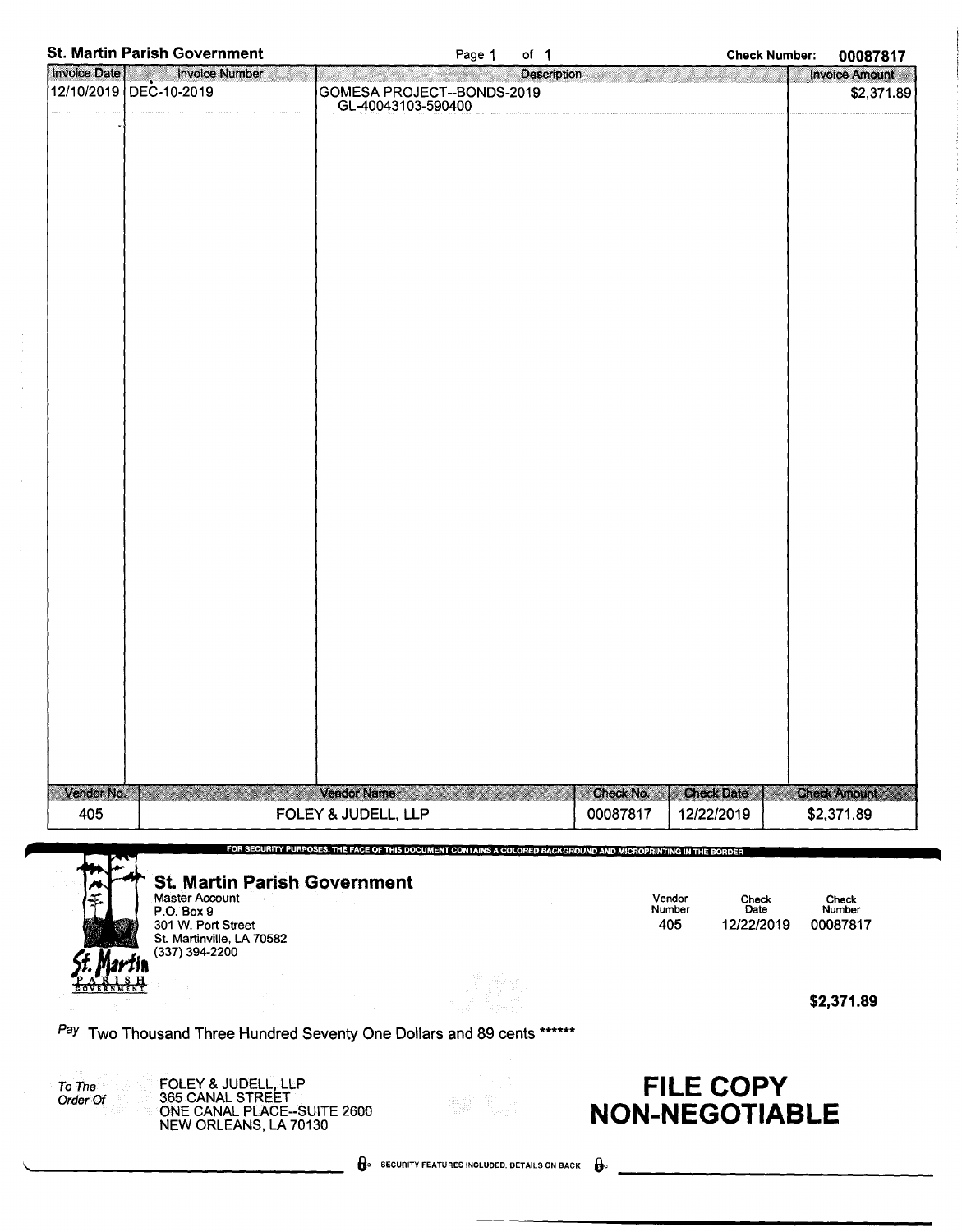医甲基甲酸 医鼻道 经有限票据 计指令 医心室性

 $\overline{\phantom{a}}$ 

 $\label{eq:1} \begin{array}{ll} \mathcal{L}_{\mathcal{M}}(\mathcal{M})=\mathcal{L}_{\mathcal{M}}(\mathcal{M})\times\mathcal{L}_{\mathcal{M}}(\mathcal{M})\times\mathcal{L}_{\mathcal{M}}(\mathcal{M})\times\mathcal{L}_{\mathcal{M}}(\mathcal{M})\times\mathcal{L}_{\mathcal{M}}(\mathcal{M})\times\mathcal{L}_{\mathcal{M}}(\mathcal{M})\times\mathcal{L}_{\mathcal{M}}(\mathcal{M})\times\mathcal{L}_{\mathcal{M}}(\mathcal{M})\times\mathcal{L}_{\mathcal{M}}(\mathcal{M})\times\mathcal{L}_{\math$  $\label{eq:1} \begin{array}{l} \mathcal{L}_{\mathcal{A}}(\mathcal{A})=\mathcal{L}_{\mathcal{A}}(\mathcal{A})\otimes \mathcal{L}_{\mathcal{A}}(\mathcal{A})\\ \mathcal{L}_{\mathcal{A}}(\mathcal{A})=\mathcal{L}_{\mathcal{A}}(\mathcal{A})\otimes \mathcal{L}_{\mathcal{A}}(\mathcal{A}) \end{array}$  $\label{eq:4} \frac{2\pi}{\pi}\sum_{i=1}^{n-1}\frac{1}{\sqrt{2}}\sum_{i=1}^{n-1}\frac{1}{\sqrt{2}}\sum_{i=1}^{n-1}\frac{1}{\sqrt{2}}\sum_{i=1}^{n-1}\frac{1}{\sqrt{2}}\sum_{i=1}^{n-1}\frac{1}{\sqrt{2}}\sum_{i=1}^{n-1}\frac{1}{\sqrt{2}}\sum_{i=1}^{n-1}\frac{1}{\sqrt{2}}\sum_{i=1}^{n-1}\frac{1}{\sqrt{2}}\sum_{i=1}^{n-1}\frac{1}{\sqrt{2}}\sum_{i=1}^{n-1}\frac{1$ 

Secially Feature ... Results of obest alteration s este di belong lan i dita paglandat) dal viva la si paglada i un anteriori serie di sino.<br>Leta Chinana duranti una di sino anteriori falabata y quali di sino.<br>Le



A ANDRO MARIA SERIA ANG ANG PAGASA ANG PAG-1993.<br>A A  $\mathcal{B}$ 

 $\ddot{\phantom{1}}$ 

 $\ddot{\phantom{0}}$ 

the company of the second con-

「大きなので、その他の人は、その他の人は、その他の人は、その他の人は、その他の人は、その他の人は、その他の人は、その他の人は、その他の人は、その他の人は、その他の人は、その他の人は、その他の人は、その

 $\frac{1}{2}$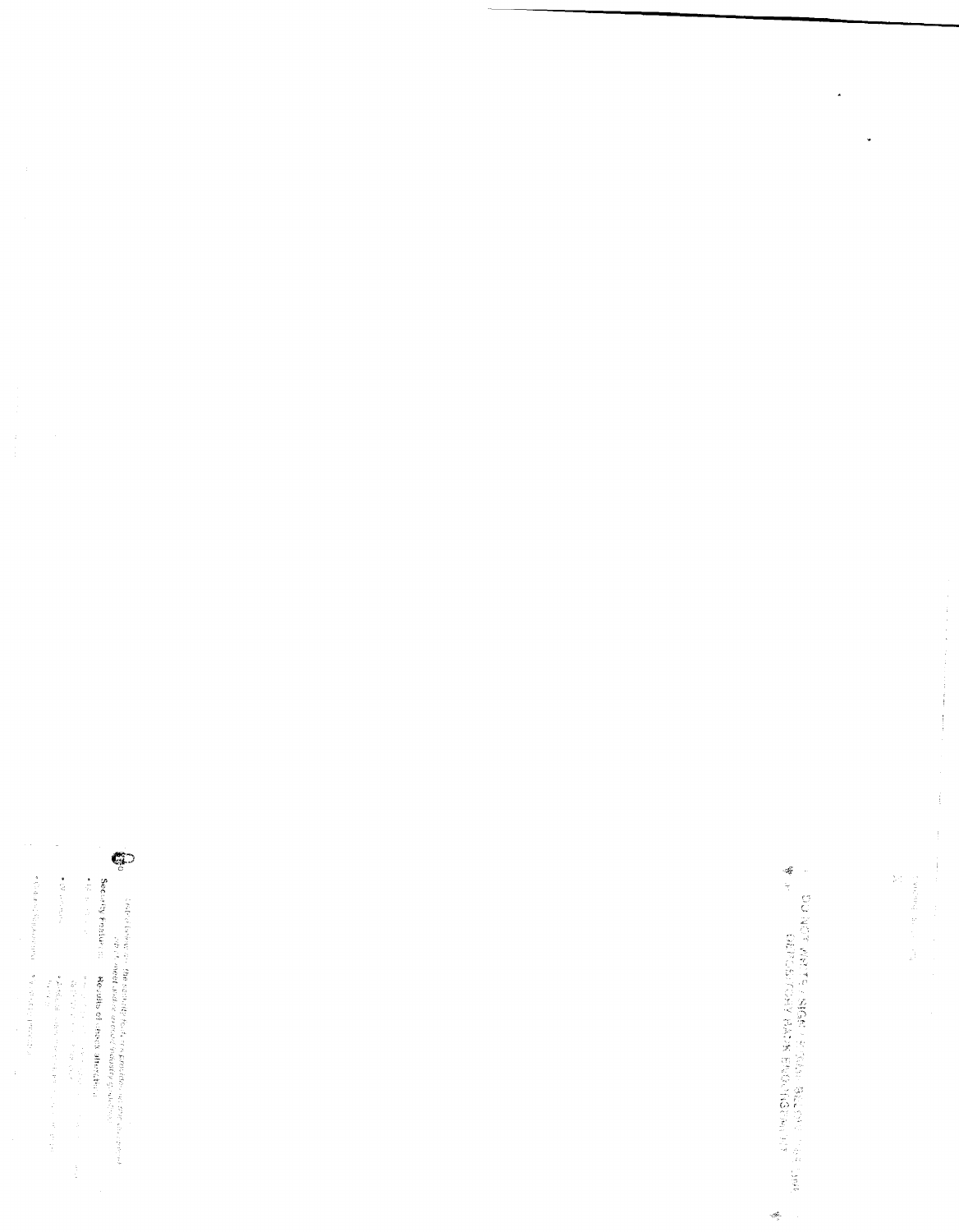**M, JA,fON AKERS MEREDITH L. HATHORN DAVIDE. HENDERSON ALAN L. OFFNER JERRY R. OSBORNE C. GRANT SCHLUETER** 

**JAIMEE L. BOYD BREN NAN K. BLACK** 

**WAYNE J. NEVEU SPECIAL COUNSEL** 

*J.* **HUGH MARTIN SUSAN WEEKS OF COUNSEL "'INACTIVE** 

> St. Martin Parish St. Martinville, Louisiana

IN ACCOUNT WITH:

**FOLEY & JU DELL, L.** 

ATTORNEYS AND COUNSELLORS A"

**ONE CANAL PLACE SUITE 2600 365 CANAL STREET**  NEW ORLEANS, LOUISIANA 70130- (504) 568-1249 • FAX (504) 565-3

December 10, 2019

 $40043/03$ <br>590400

Sean Said this<br>can be pd on the

Foley & Judell, L. L. P. (Employer  $ID#72-0423911$ ) Attorneys and Counsellors at Law One Canal Place, Suite 2600 365 Canal Street New Orleans, Louisiana 70130

*Wire information.*  Whitney National Bank Routing 065400153 Acct 06-000-029 Wire Beneficiary: Foley & Judell, L.L.P. Client: Parish of St. Martin, State of Louisiana

REFERENCE:

Louisiana Local Government Environmental Facilities and Community Development Authority Revenue Bonds (St. Martin Parish GOMESA Project), Series 2019

For legal services rendered in connection with the authorization, issuance and delivery of \$10.160,000 of Louisiana Local Government Environmental Facilities and Community Development Authority Revenue Bonds (St. Martin Parish GOMESA Project), Series 2019, all in accordance with a resolution adopted by the Parish Council on May 7, 2019, Section 4 of which resolution provides for the employment of Foley & Judell, L.L.P., as Bond Counsel, and which was approved by the Attorney General of the State of Louisiana.

TOTAL. .................................................................... Previously Billed

Other Expenses

Preparation and distribution of the Preliminary Official Statement and Final Official Statement.

TOT AL. .................................................................... Previously Billed

| Reimbursement for certain out-of-pocket expenses incurred in connection with the issuance of the Bonds,<br>including copying, postage, long distance telephone calls and travel. |  |
|----------------------------------------------------------------------------------------------------------------------------------------------------------------------------------|--|
|                                                                                                                                                                                  |  |
|                                                                                                                                                                                  |  |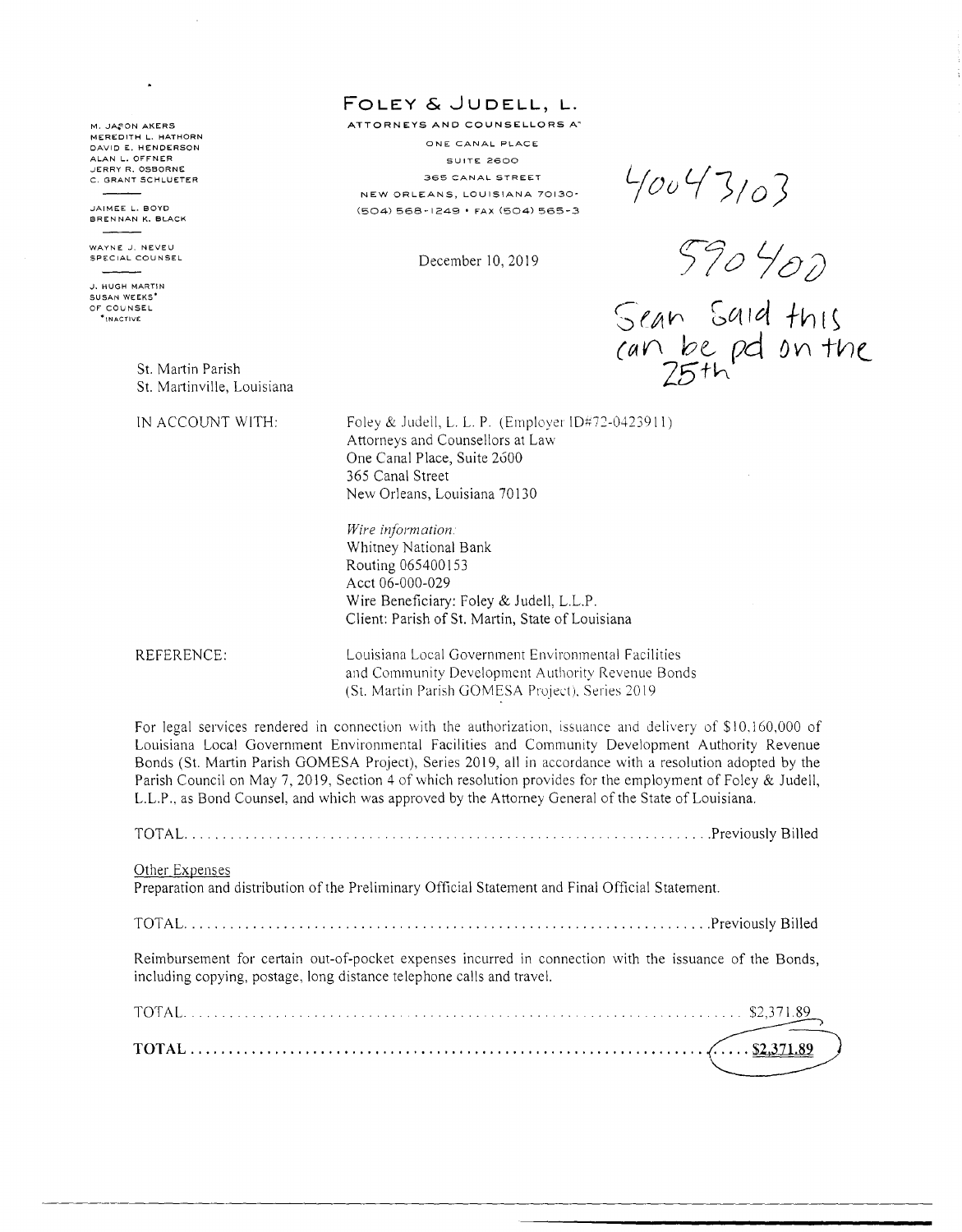|              | <b>St. Martin Parish Government</b>                 | Page 1<br>of $1$                                                                                               | <b>Check Number:</b>                | 00084769              |
|--------------|-----------------------------------------------------|----------------------------------------------------------------------------------------------------------------|-------------------------------------|-----------------------|
| Invoice Date | <b>Invoice Number</b>                               | Description                                                                                                    |                                     | <b>Invoice Amount</b> |
|              | 06/13/2019   RULE-15C2-12                           | GENERAL OBLIG BONDS SERIES 2017<br>GL-40040001-590400                                                          |                                     | \$750.00              |
|              |                                                     |                                                                                                                |                                     |                       |
|              |                                                     |                                                                                                                |                                     |                       |
|              |                                                     |                                                                                                                |                                     |                       |
|              |                                                     |                                                                                                                | Ocher                               |                       |
|              |                                                     |                                                                                                                |                                     |                       |
|              |                                                     |                                                                                                                |                                     |                       |
|              |                                                     | $(60 - 10)^{40}$                                                                                               |                                     |                       |
|              |                                                     |                                                                                                                |                                     |                       |
|              |                                                     |                                                                                                                |                                     |                       |
|              |                                                     |                                                                                                                |                                     |                       |
|              |                                                     |                                                                                                                |                                     |                       |
|              |                                                     |                                                                                                                |                                     |                       |
|              |                                                     |                                                                                                                |                                     |                       |
|              |                                                     |                                                                                                                |                                     |                       |
|              |                                                     |                                                                                                                |                                     |                       |
|              |                                                     |                                                                                                                |                                     |                       |
|              |                                                     |                                                                                                                |                                     |                       |
|              |                                                     |                                                                                                                |                                     |                       |
|              |                                                     |                                                                                                                |                                     |                       |
|              |                                                     |                                                                                                                |                                     |                       |
|              |                                                     |                                                                                                                |                                     |                       |
|              |                                                     |                                                                                                                |                                     |                       |
|              |                                                     |                                                                                                                |                                     |                       |
|              |                                                     |                                                                                                                |                                     |                       |
|              |                                                     |                                                                                                                |                                     |                       |
|              |                                                     |                                                                                                                |                                     |                       |
|              |                                                     |                                                                                                                |                                     |                       |
|              |                                                     |                                                                                                                |                                     |                       |
|              |                                                     |                                                                                                                |                                     |                       |
|              |                                                     |                                                                                                                |                                     |                       |
|              |                                                     |                                                                                                                |                                     |                       |
|              |                                                     |                                                                                                                |                                     |                       |
|              |                                                     |                                                                                                                |                                     |                       |
| Vendor No.   |                                                     | <b>EXAMPLE Vendor Name Andrew Property</b>                                                                     | Check No.<br><b>Check Date</b>      | <b>Check Amount</b>   |
| 405          |                                                     | FOLEY & JUDELL, LLP                                                                                            | 00084769<br>06/25/2019              | \$750.00              |
|              |                                                     |                                                                                                                |                                     |                       |
|              |                                                     | FOR SECURITY PURPOSES, THE FACE OF THIS DOCUMENT CONTAINS A COLORED BACKGROUND AND MICROPRINTING IN THE BORDER |                                     |                       |
|              | <b>St. Martin Parish Government</b>                 |                                                                                                                |                                     |                       |
|              | Master Account                                      |                                                                                                                | Vendor<br>Check                     | Check                 |
|              | P.O. Box 9<br>301 W. Port Street                    |                                                                                                                | Number<br>Date<br>405<br>06/25/2019 | Number<br>00084769    |
|              | St. Martinville, LA 70582                           |                                                                                                                |                                     |                       |
|              | (337) 394-2200                                      |                                                                                                                |                                     |                       |
|              |                                                     |                                                                                                                |                                     |                       |
|              |                                                     |                                                                                                                |                                     | \$750.00              |
|              |                                                     |                                                                                                                |                                     |                       |
|              | Pay Seven Hundred Fifty Dollars and 00 cents ****** |                                                                                                                |                                     |                       |
|              |                                                     |                                                                                                                |                                     |                       |
| To The       | FOLEY & JUDELL, LLP                                 |                                                                                                                | FILE COPY                           |                       |
| Order Of     | 365 CANAL STREET                                    |                                                                                                                |                                     |                       |
|              | ONE CANAL PLACE-SUITE 2600<br>NEW ORLEANS, LA 70130 |                                                                                                                | <b>NON-NEGOTIABLE</b>               |                       |
|              |                                                     |                                                                                                                |                                     |                       |
|              |                                                     | SECURITY FEATURES INCLUDED. DETAILS ON BACK                                                                    | $\mathbf{B}$                        |                       |
|              |                                                     |                                                                                                                |                                     |                       |
|              |                                                     |                                                                                                                |                                     |                       |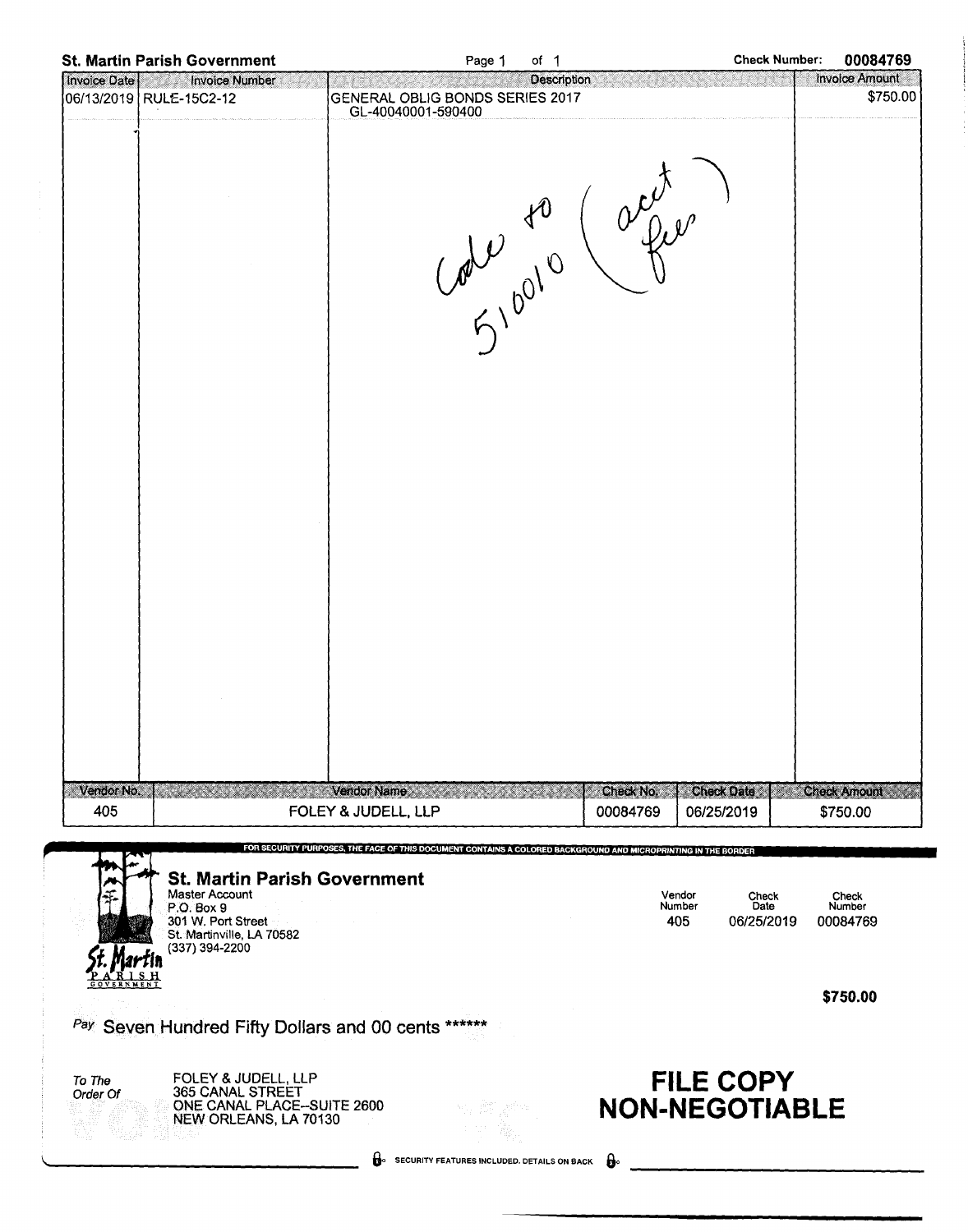「そのこと」ということが、このことが、このことがある。 こうしょう こうしょう こうしょう こうしょう こうしょう こうしょう こうしょう こうしょう こうしょう こうしょう

 $\begin{aligned} \mathbf{A} & \mathbf{A} \\ \mathbf{A} & \mathbf{A} \end{aligned}$ 

 $\mathbf{x}$